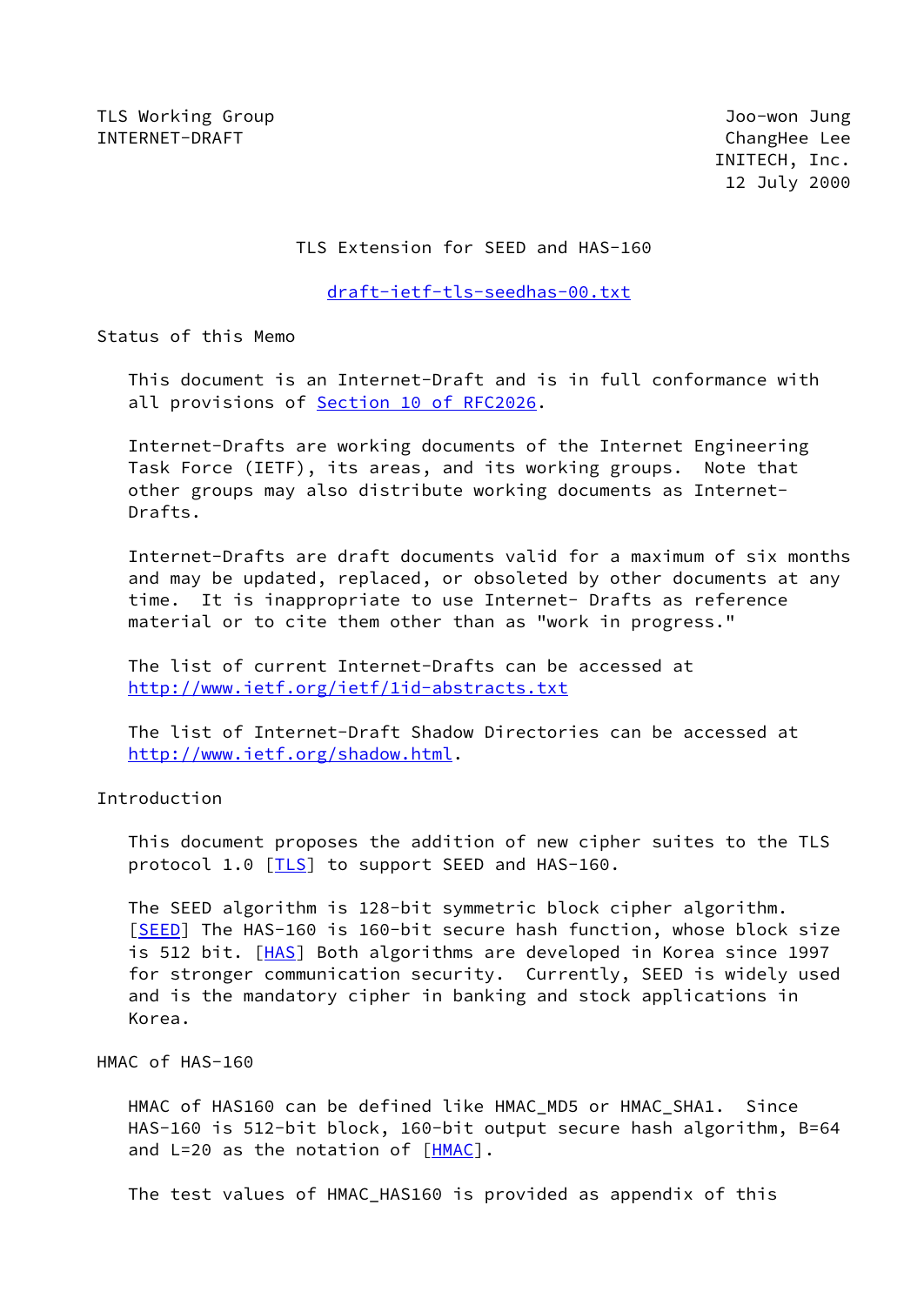## Internet-Draft TLS Extension for SEED and HAS-160 12 July 2000

document.

 HMAC\_HAS160 is used just for MAC of record layer. Adding HMAC\_HAS160 does not affect the definitions of PRF, Finished message and other definitions using HMAC\_MD5 or HMAC\_SHA1.

## Cipher Suites

 In spite of the existence of Korean digital signature algorithm, KCDSA, RSA algorithm is more widely used in Korea. Therefore, we define cipher suites with RSA key exchange.

| CipherSuite TLS_RSA_WITH_SEED_CBC_MD5    | $= \{ 0x00, 0x2C \};$ |
|------------------------------------------|-----------------------|
| CipherSuite TLS_RSA_WITH_SEED_CBC_SHA    | $=$ { 0x00, 0x2D };   |
| CipherSuite TLS_RSA_WITH_SEED_CBC_HAS160 | $=$ { 0x00, 0x2E };   |

 Note: The above numeric definitions for Cipher Suites have not yet been registered. The numeric definitions are the following numbers of CipherSuite of [TLS](#page-1-0) standard. [TLS]

## References

- <span id="page-1-3"></span><span id="page-1-2"></span>[HAS] TTA.IS-10118, "Hash Function Standard - Part 2 : Hash Function Algorithm (HAS-160)", Telecommunications Technology Association, Republic of Korea, November, 1998. [HMAC] Krawczyk, H., Bellare, M., and R. Canetti, "HMAC: Keyed- Hashing for Message Authentication," [RFC 2104](https://datatracker.ietf.org/doc/pdf/rfc2104), February, 1997. [SEED] TTA.KO-12.0004, "128-bit Symmetric Block Cipher (SEED)",
- <span id="page-1-1"></span> Telecommunications Technology Association, Republic of Korea, September 28, 1999.
- <span id="page-1-0"></span>[TLS] T. Dierks, and C. Allen, "The TLS Protocol Version 1.0", [RFC](https://datatracker.ietf.org/doc/pdf/rfc2246) [2246](https://datatracker.ietf.org/doc/pdf/rfc2246), January 1999.

Test Values of HMAC\_HAS160

 $test\_case = 1$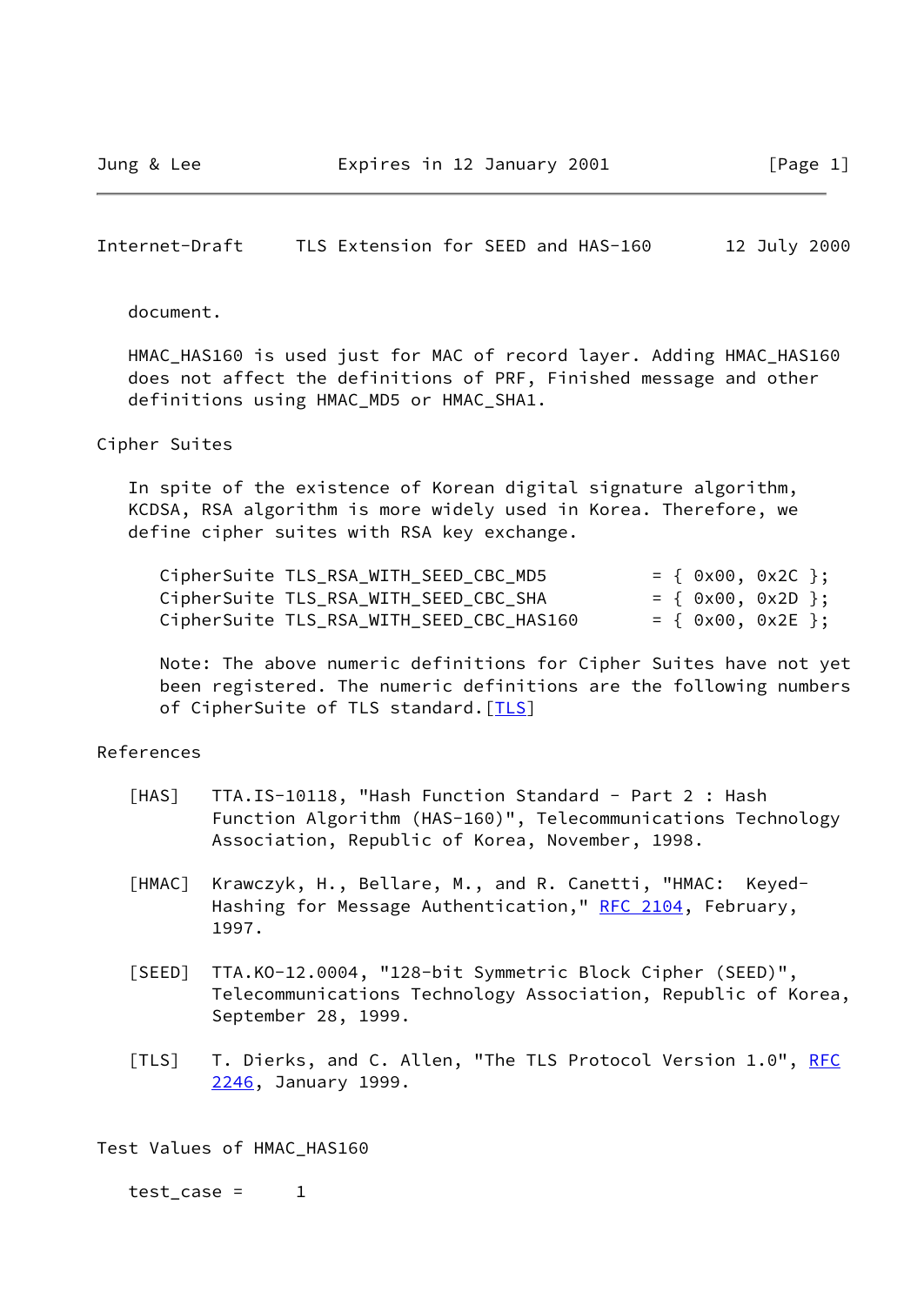| key =          |                                                          |  |  |
|----------------|----------------------------------------------------------|--|--|
| key_len =      | 20                                                       |  |  |
| $data =$       | "Hi There"                                               |  |  |
| data_len =     | 8                                                        |  |  |
| $digest =$     | 0xf5b44115a53f716b6f488de1098ee7c251418623               |  |  |
| $test\_case =$ | $\overline{2}$                                           |  |  |
| Jung & Lee     | Expires in 12 January 2001<br>[Page 2]                   |  |  |
| Internet-Draft | TLS Extension for SEED and HAS-160<br>12 July 2000       |  |  |
| $key =$        | "Jefe"                                                   |  |  |
| key_len =      | 4                                                        |  |  |
| $data =$       | "what do ya want for nothing?"                           |  |  |
| data_len =     | 28                                                       |  |  |
| $digest =$     | 0xa74547c1ef0aa147c7428ab7e71664549be2a412               |  |  |
| test_case =    | 3                                                        |  |  |
| $key =$        |                                                          |  |  |
| $key\_len =$   | 20                                                       |  |  |
| $data =$       | 0xdd repeated 50 times                                   |  |  |
| data_len =     | 50                                                       |  |  |
| $digest =$     | 0xe4c91bc71782fa44a56be1a34aae167e8ffc9734               |  |  |
| $test\_case =$ | 4                                                        |  |  |
| $key =$        | 0x0102030405060708090a0b0c0d0e0f10111213141516171819     |  |  |
| key_len =      | 25                                                       |  |  |
| $data =$       | Oxcd repeated 50 times                                   |  |  |
| data_len =     | 50                                                       |  |  |
| $digest =$     | 0x14d1055da875222053bf1180bbef8892eba3ac30               |  |  |
| $test\_case =$ | 5                                                        |  |  |
| $key =$        |                                                          |  |  |
| key_len =      | 20                                                       |  |  |
| $data =$       | "Test With Truncation"                                   |  |  |
| data_len =     | 20                                                       |  |  |
| $digest =$     | 0x63750d67af40e3fde33526545d300972a1527053               |  |  |
| $test\_case =$ | 6                                                        |  |  |
| $key =$        | Oxaa repeated 80 times                                   |  |  |
| key_len =      | 80                                                       |  |  |
| $data =$       | "Test Using Larger Than Block-Size Key - Hash Key First" |  |  |
| $data_{len}$ = | 54                                                       |  |  |
| $digest =$     | 0x63750d67af40e3fde33526545d300972a1527053               |  |  |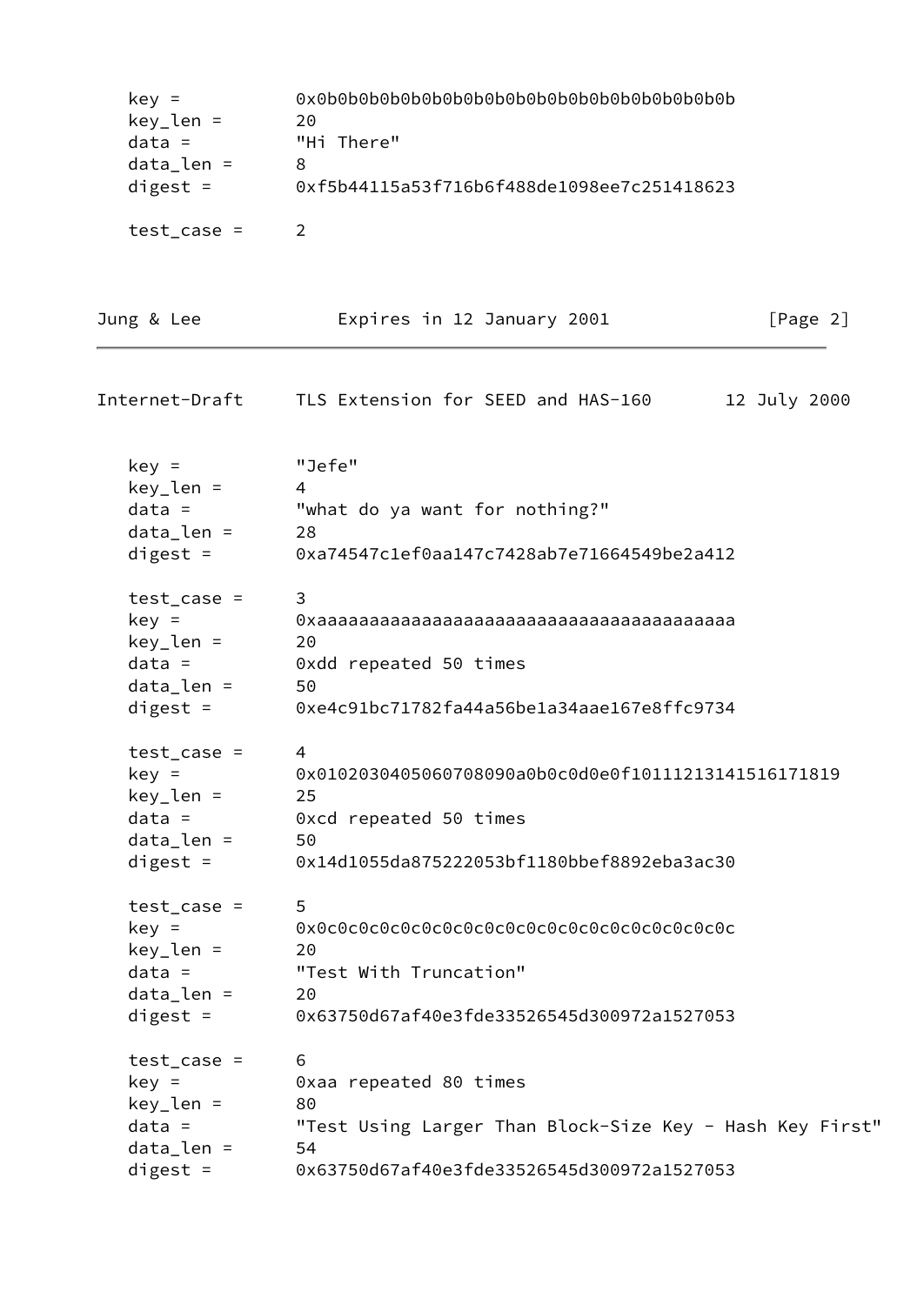| $test\_case =$ |                                                   |  |
|----------------|---------------------------------------------------|--|
| $key =$        | Oxaa repeated 80 times                            |  |
| $key\_len =$   | 80.                                               |  |
| $data =$       | "Test Using Larger Than Block-Size Key and Larger |  |
|                | Than One Block-Size Data"                         |  |
| $data_{en}$ =  | 73.                                               |  |
| digest $=$     | 0x1bdb821e399e208352c64f0655f6601e2a8a087c        |  |

Note: These values are not cross-verified with other organization.

## Author's Address

Joo-won Jung

| Jung & Lee                                 | Expires in 12 January 2001         | [Page 3]     |
|--------------------------------------------|------------------------------------|--------------|
| Internet-Draft                             | TLS Extension for SEED and HAS-160 | 12 July 2000 |
| INITECH, Inc.<br>EMail: jwjung@initech.com |                                    |              |
| ChangHee Lee<br>INITECH, Inc.              |                                    |              |

EMail: chlee@initech.com

Phone: +82 2 3430 5700